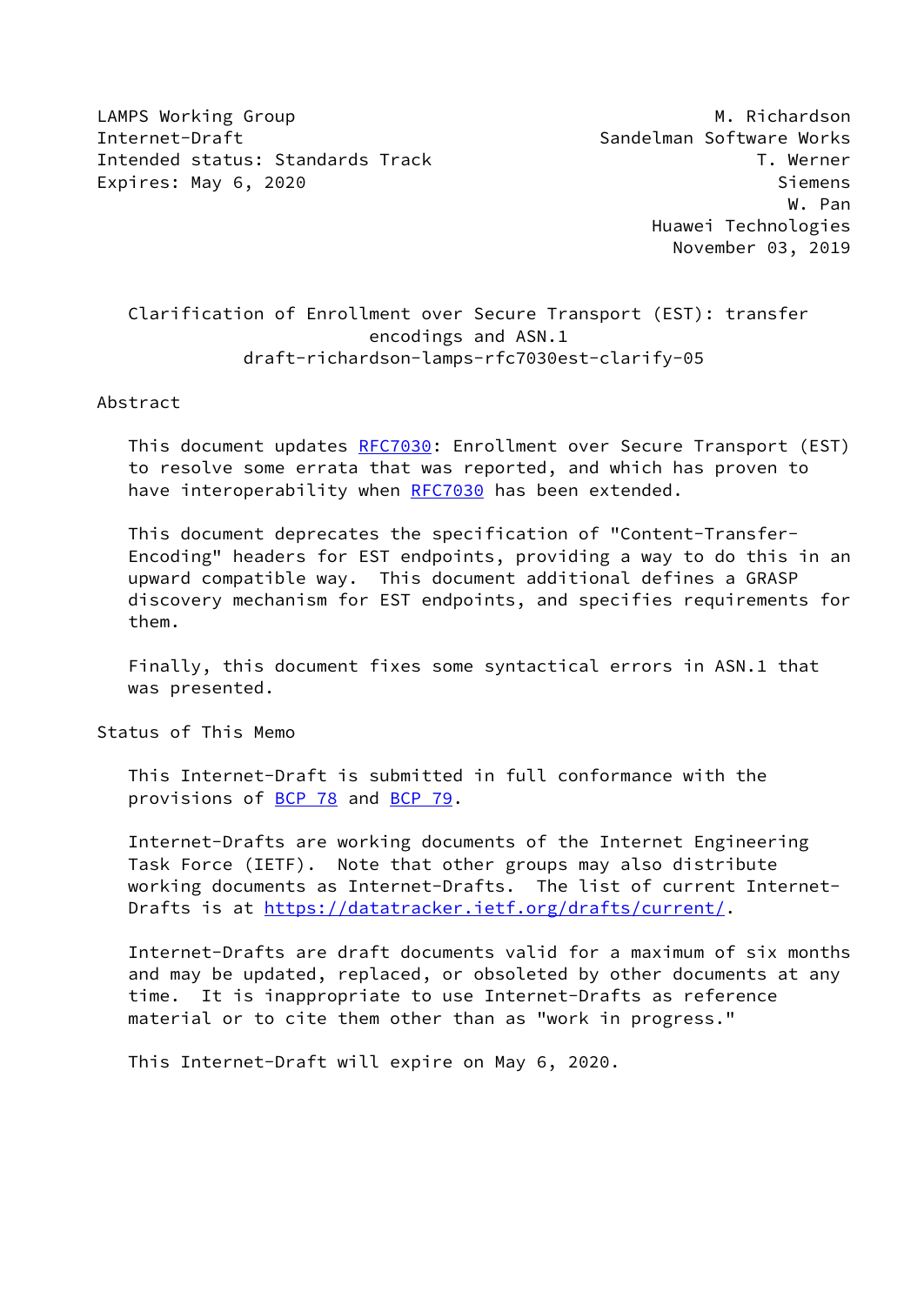<span id="page-1-1"></span>Internet-Draft rfc7030est November 2019

Copyright Notice

 Copyright (c) 2019 IETF Trust and the persons identified as the document authors. All rights reserved.

This document is subject to **[BCP 78](https://datatracker.ietf.org/doc/pdf/bcp78)** and the IETF Trust's Legal Provisions Relating to IETF Documents [\(https://trustee.ietf.org/license-info](https://trustee.ietf.org/license-info)) in effect on the date of publication of this document. Please review these documents carefully, as they describe your rights and restrictions with respect to this document. Code Components extracted from this document must include Simplified BSD License text as described in Section 4.e of the Trust Legal Provisions and are provided without warranty as described in the Simplified BSD License.

## Table of Contents

|    |                                                                      |  |  |  |  |  |  |  |  |  |  |  | $\overline{\phantom{0}}$ 2 |
|----|----------------------------------------------------------------------|--|--|--|--|--|--|--|--|--|--|--|----------------------------|
| 2. |                                                                      |  |  |  |  |  |  |  |  |  |  |  | $\overline{3}$             |
| 3. |                                                                      |  |  |  |  |  |  |  |  |  |  |  | $\overline{3}$             |
| 4. | Changes to EST endpoint processing                                   |  |  |  |  |  |  |  |  |  |  |  | $\overline{3}$             |
|    | 5. Clarification of ASN.1 for Certificate Attribute set.             |  |  |  |  |  |  |  |  |  |  |  | $\overline{4}$             |
|    | 5.1. CSR Attributes Response                                         |  |  |  |  |  |  |  |  |  |  |  | $\overline{4}$             |
|    | 6. Clarification of error messages for certificate enrollment        |  |  |  |  |  |  |  |  |  |  |  |                            |
|    | operations $\ldots \ldots \ldots \ldots \ldots \ldots \ldots \ldots$ |  |  |  |  |  |  |  |  |  |  |  | $\underline{6}$            |
| 7. |                                                                      |  |  |  |  |  |  |  |  |  |  |  | 6                          |
| 8. |                                                                      |  |  |  |  |  |  |  |  |  |  |  | 6                          |
| 9. |                                                                      |  |  |  |  |  |  |  |  |  |  |  | 6                          |
|    |                                                                      |  |  |  |  |  |  |  |  |  |  |  | 6                          |
|    |                                                                      |  |  |  |  |  |  |  |  |  |  |  | 6                          |
|    | 11.1. Normative References                                           |  |  |  |  |  |  |  |  |  |  |  | 6                          |
|    | 11.2. Informative References                                         |  |  |  |  |  |  |  |  |  |  |  | $\overline{1}$             |
|    |                                                                      |  |  |  |  |  |  |  |  |  |  |  | 8                          |
|    |                                                                      |  |  |  |  |  |  |  |  |  |  |  | 9                          |
|    |                                                                      |  |  |  |  |  |  |  |  |  |  |  |                            |

<span id="page-1-0"></span>[1](#page-1-0). Introduction

 [RFC7030] defines the Enrollment over Secure Transport, or EST protocol.

 This specification defines a number of HTTP end points for certificate enrollment and management. The details of the transaction were defined in terms of MIME headers as defined in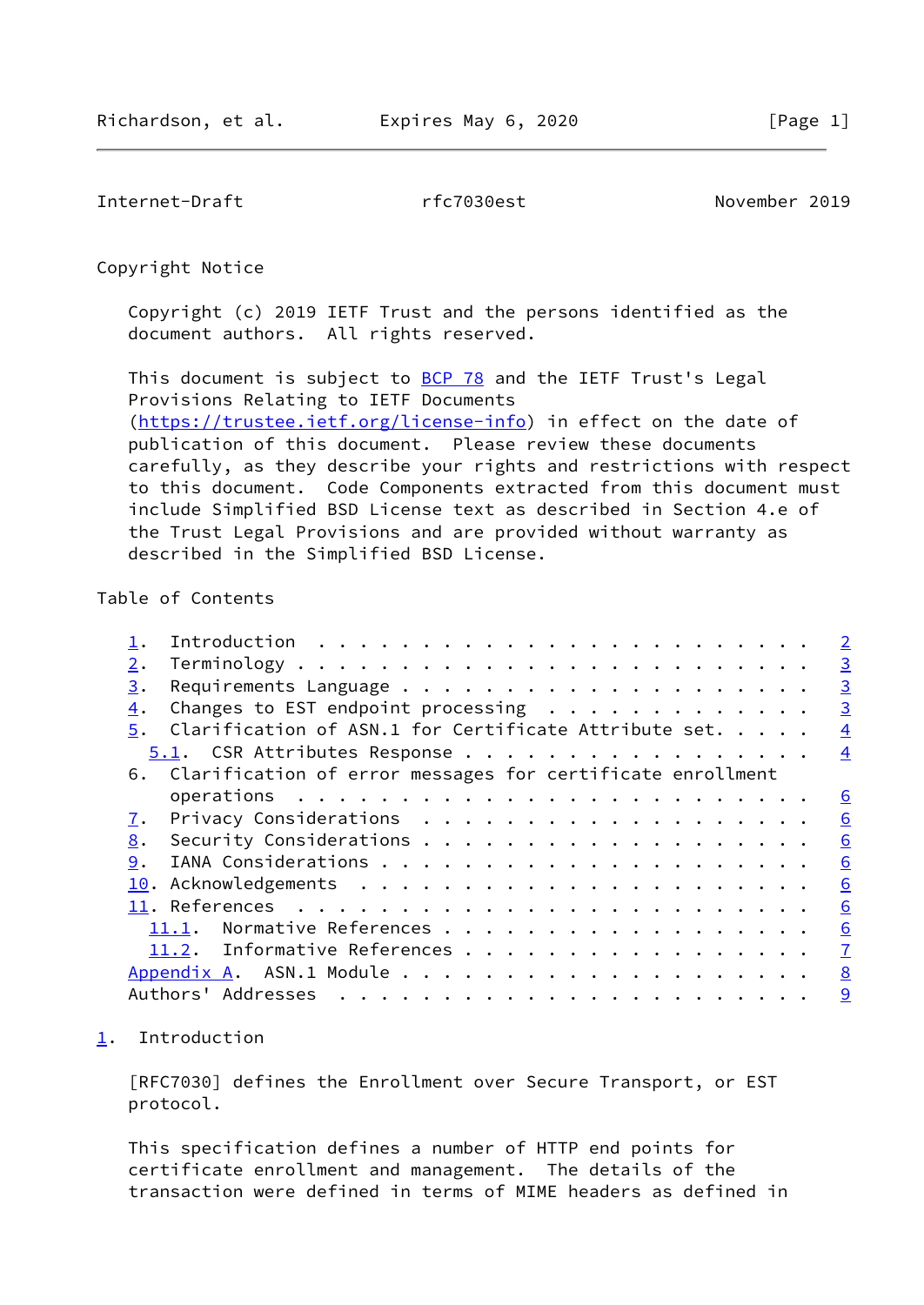[\[RFC2045](https://datatracker.ietf.org/doc/pdf/rfc2045)], rather than in terms of the HTTP protocol as defined in [\[RFC2616](https://datatracker.ietf.org/doc/pdf/rfc2616)] and [[RFC7230](https://datatracker.ietf.org/doc/pdf/rfc7230)].

[RFC2616] and later [\[RFC7231\] Appendix](https://datatracker.ietf.org/doc/pdf/rfc7231#appendix-A.5) A.5 has text specifically deprecating Content-Transfer-Encoding.

| Richardson, et al. | Expires May 6, 2020 | [Page 2] |
|--------------------|---------------------|----------|
|                    |                     |          |

<span id="page-2-1"></span>Internet-Draft rfc7030est November 2019

[RFC7030] calls it out this header incorrectly.

[I-D.ietf-anima-bootstrapping-keyinfra] extends [\[RFC7030](https://datatracker.ietf.org/doc/pdf/rfc7030)], adding new functionality, and interop testing of the protocol has revealed that unusual processing called out in [\[RFC7030](https://datatracker.ietf.org/doc/pdf/rfc7030)] causes confusion.

 EST is currently specified as part of IEC 62351, and is widely used in Government, Utilities and Financial markets today.

Changes to [[RFC7030\]](https://datatracker.ietf.org/doc/pdf/rfc7030) to bring it inline with typical HTTP processing would change the on-wire protocol in a way that is not backwards compatible. Reports from the field suggest that many implementations do not send the Content-Transfer-Encoding, and many of them ignore it.

This document therefore revises [\[RFC7030](https://datatracker.ietf.org/doc/pdf/rfc7030)] to reflect the field reality, deprecating the extranous field.

This document deals with errata numbers [\[errata4384\]](#page-7-2), [[errata5107\]](#page-7-3), and [\[errata5108\]](#page-7-4).

<span id="page-2-0"></span>[2](#page-2-0). Terminology

 The abbreviation "CTE" is used to denote the Content-Transfer- Encoding header, and the abbreviation "CTE-base64" is used to denote a request or response whose Content-Transfer-Encoding header contains the value "base64".

<span id="page-2-2"></span>[3](#page-2-2). Requirements Language

 In this document, the key words "MUST", "MUST NOT", "REQUIRED", "SHALL", "SHALL NOT", "SHOULD", "SHOULD NOT", "RECOMMENDED", "MAY", and "OPTIONAL" are to be interpreted as described in [BCP 14](https://datatracker.ietf.org/doc/pdf/bcp14), [RFC 2119](https://datatracker.ietf.org/doc/pdf/rfc2119) [\[RFC2119](https://datatracker.ietf.org/doc/pdf/rfc2119)] and indicate requirement levels for compliant STuPiD implementations.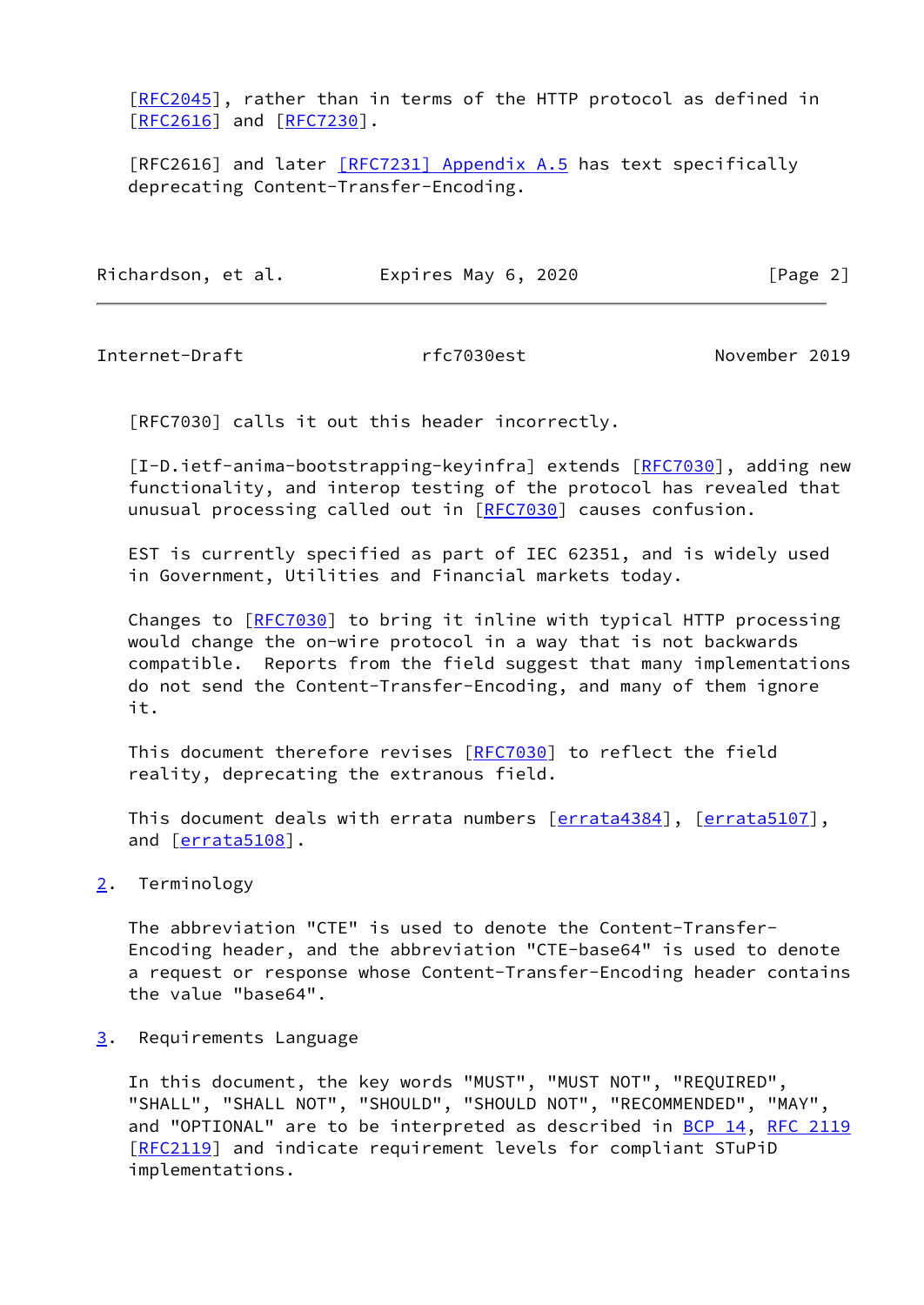<span id="page-3-0"></span>[4](#page-3-0). Changes to EST endpoint processing

 The [\[RFC7030](https://datatracker.ietf.org/doc/pdf/rfc7030)] sections 4.1.3 (CA Certificates Response, /cacerts), 4.3.1/4.3.2 (Full CMC, /fullcmc), 4.4.2 (Server-Side Key Generation, /serverkeygen), and 4.5.2 (CSR Attributes, /csrattrs) specify the use of base64 encoding with a Content-Transfer-Encoding for requests and response.

This document updates [[RFC7030](https://datatracker.ietf.org/doc/pdf/rfc7030)] to require the POST request and payload response of all endpoints in to be [\[RFC4648\] section](https://datatracker.ietf.org/doc/pdf/rfc4648#section-4) 4 Base64 encoded DER. This format is to be used regardless of whether there

| Richardson, et al. | Expires May 6, 2020 | [Page 3] |
|--------------------|---------------------|----------|
|--------------------|---------------------|----------|

<span id="page-3-2"></span>Internet-Draft rfc7030est November 2019

 is any Content-Transfer-Encoding header, and any value in that header is to be ignored.

<span id="page-3-1"></span>[5](#page-3-1). Clarification of ASN.1 for Certificate Attribute set.

Section [4.5.2 of \[RFC7030\]](https://datatracker.ietf.org/doc/pdf/rfc7030#section-4.5.2) is to be replaced with the following text:

<span id="page-3-3"></span>[5.1](#page-3-3). CSR Attributes Response

 If locally configured policy for an authenticated EST client indicates a CSR Attributes Response is to be provided, the server response MUST include an HTTP 200 response code. An HTTP response code of 204 or 404 indicates that a CSR Attributes Response is not available. Regardless of the response code, the EST server and CA MAY reject any subsequent enrollment requests for any reason, e.g., incomplete CSR attributes in the request.

 Responses to attribute request messages MUST be encoded as the content-type of "application/csrattrs", and are to be "base64" [\[RFC2045](https://datatracker.ietf.org/doc/pdf/rfc2045)] encoded. The syntax for application/csrattrs body is as follows:

CsrAttrs ::= SEQUENCE SIZE (0..MAX) OF AttrOrOID

 AttrOrOID ::= CHOICE { oid OBJECT IDENTIFIER, attribute Attribute {{AttrSet}} }

AttrSet ATTRIBUTE ::= { AttributesDefinedInRFC7030, ... }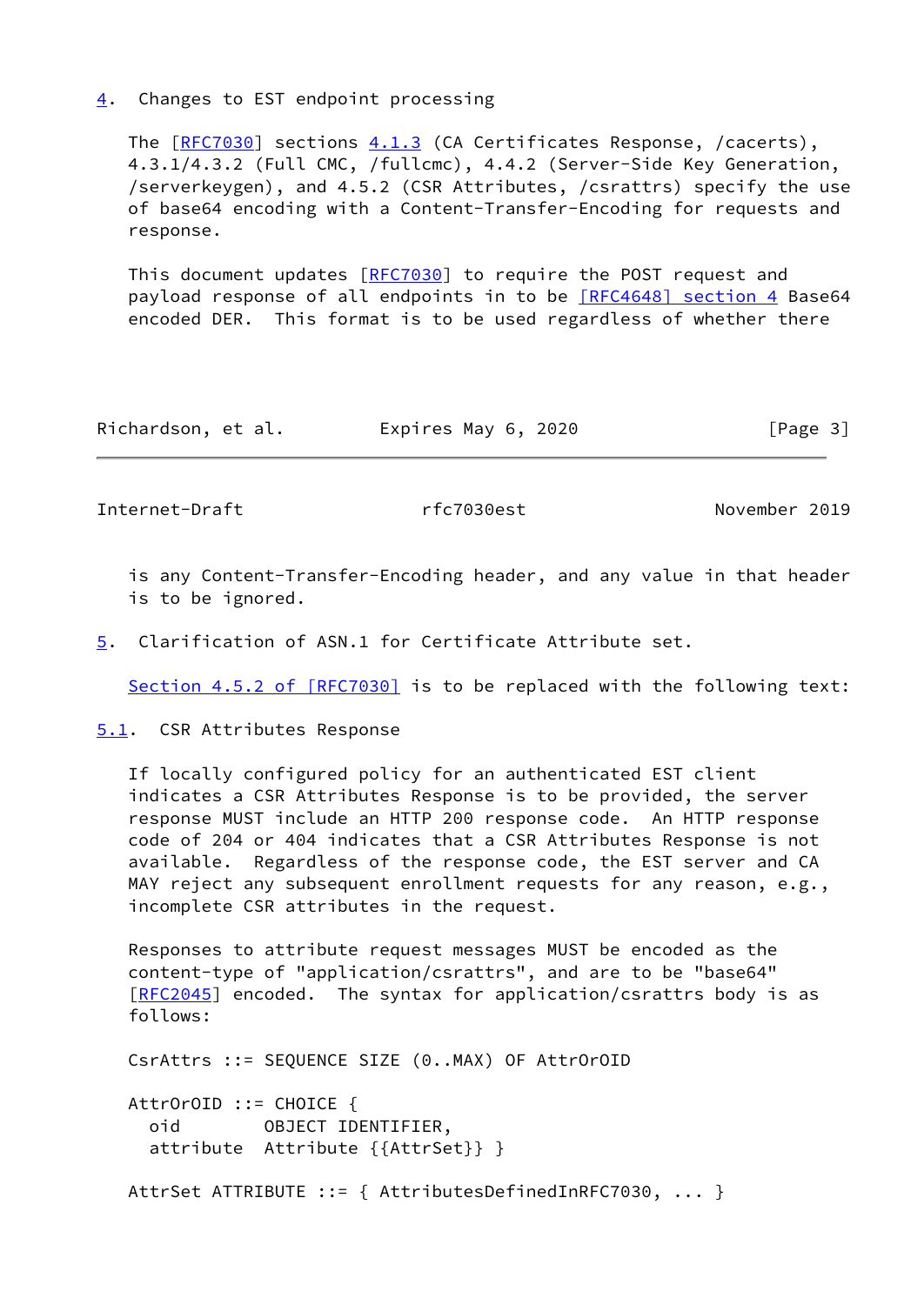An EST server includes zero or more OIDs or attributes [\[RFC2986](https://datatracker.ietf.org/doc/pdf/rfc2986)] that it requests the client to use in the certification request. The client MUST ignore any OID or attribute it does not recognize. When the server encodes CSR Attributes as an empty SEQUENCE, it means that the server has no specific additional information it desires in a client certification request (this is functionally equivalent to an HTTP response code of 204 or 404).

 If the CA requires a particular crypto system or use of a particular signature scheme (e.g., certification of a public key based on a certain elliptic curve, or signing using a certain hash algorithm) it MUST provide that information in the CSR Attribute Response. If an EST server requires the linking of identity and POP information (see Section 3.5), it MUST include the challengePassword OID in the CSR Attributes Response.

 The structure of the CSR Attributes Response SHOULD, to the greatest extent possible, reflect the structure of the CSR it is requesting.

| Richardson, et al. | Expires May 6, 2020 | [Page 4] |
|--------------------|---------------------|----------|
|                    |                     |          |

Internet-Draft rfc7030est November 2019

 Requests to use a particular signature scheme (e.g. using a particular hash function) are represented as an OID to be reflected in the SignatureAlgorithm of the CSR. Requests to use a particular crypto system (e.g., certification of a public key based on a certain elliptic curve) are represented as an attribute, to be reflected as the AlgorithmIdentifier of the SubjectPublicKeyInfo, with a type indicating the algorithm and the values indicating the particular parameters specific to the algorithm. Requests for descriptive information from the client are made by an attribute, to be represented as Attributes of the CSR, with a type indicating the [\[RFC2985](https://datatracker.ietf.org/doc/pdf/rfc2985)] extensionRequest and the values indicating the particular attributes desired to be included in the resulting certificate's extensions.

The sequence is Distinguished Encoding Rules (DER) encoded [[X690\]](#page-7-5) and then base64 encoded (Section [4 of \[RFC4648\]](https://datatracker.ietf.org/doc/pdf/rfc4648#section-4)). The resulting text forms the application/csrattr body, without headers.

 For example, if a CA requests a client to submit a certification request containing the challengePassword (indicating that linking of identity and POP information is requested; see Section 3.5), an extensionRequest with the Media Access Control (MAC) address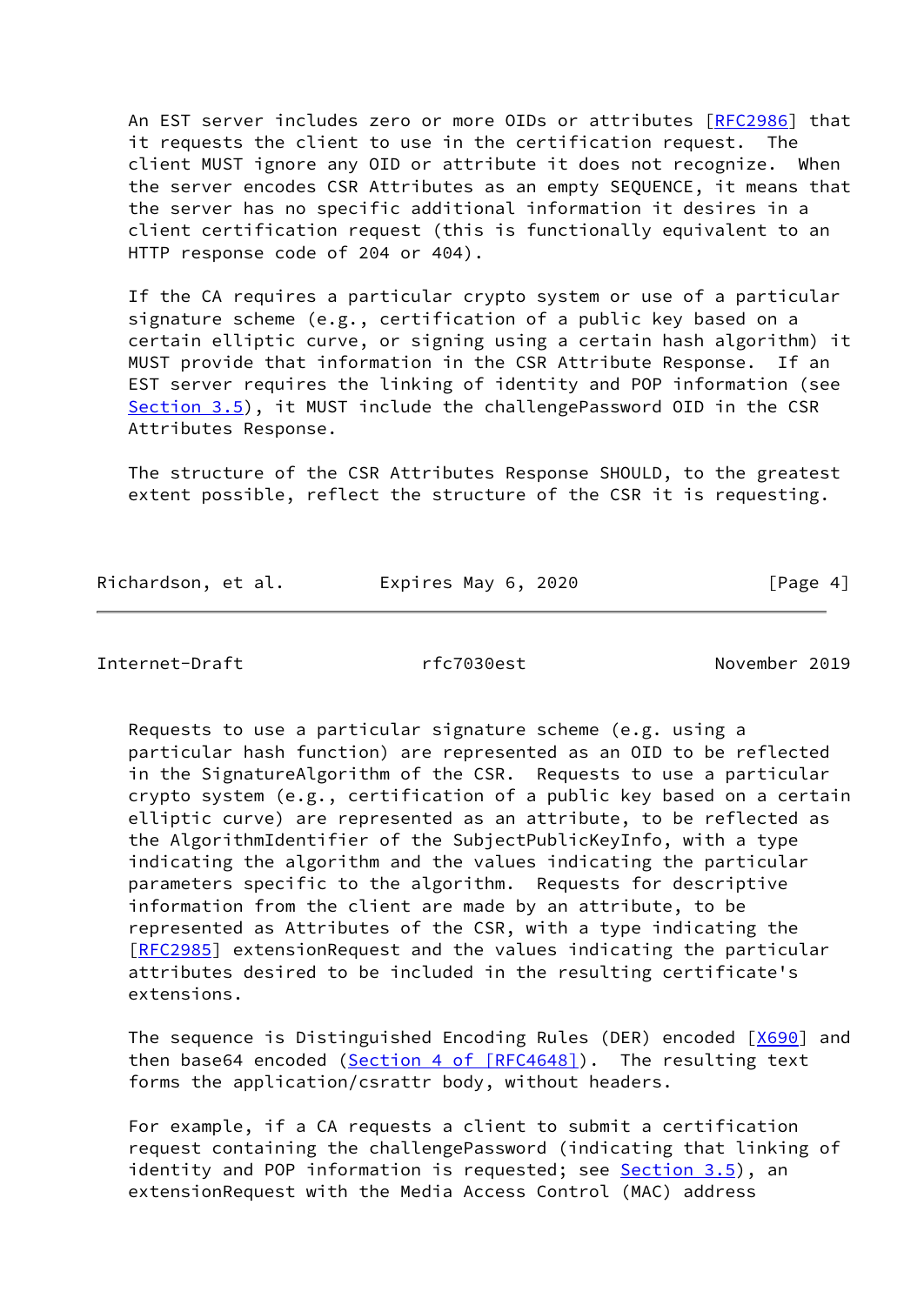([\[RFC2307](https://datatracker.ietf.org/doc/pdf/rfc2307)]) of the client, and to use the secp384r1 elliptic curve and to sign with the SHA384 hash function. Then, it takes the following:

| OID:       | challengePassword (1.2.840.113549.1.9.7)                                                     |
|------------|----------------------------------------------------------------------------------------------|
| Attribute: | type = extensionRequest $(1.2.840.113549.1.9.14)$<br>value = $machddress (1.3.6.1.1.1.1.22)$ |
| Attribute: | type = $id-ecPublicKey (1.2.840.10045.2.1)$<br>value = $\sec p384r1 (1.3.132.0.34)$          |
| OID:       | ecdsaWithSHA384 (1.2.840.10045.4.3.3)                                                        |

 and encodes them into an ASN.1 SEQUENCE to produce: ~~~ 30 41 06 09 2a 86 48 86 f7 0d 01 09 07 30 12 06 07 2a 86 48 ce 3d 02 01 31 07 06 05 2b 81 04 00 22 30 16 06 09 2a 86 48 86 f7 0d 01 09 0e 31 09 06 07 2b 06 01 01 01 01 16 06 08 2a 86 48 ce 3d 04 03 03 ~~~

and then base64 encodes the resulting ASN.1 SEQUENCE to produce:

 MEEGCSqGSIb3DQEJBzASBgcqhkjOPQIBMQcGBSuBBAAiMBYGCSqGSIb3DQEJDjEJ BgcrBgEBAQEWBggqhkjOPQQDAw==

| Richardson, et al. | Expires May 6, 2020 | [Page 5] |
|--------------------|---------------------|----------|
|                    |                     |          |

<span id="page-5-0"></span>Internet-Draft rfc7030est November 2019

<span id="page-5-3"></span>[6](#page-5-3). Clarification of error messages for certificate enrollment operations

errata 5108.

<span id="page-5-1"></span>[7](#page-5-1). Privacy Considerations

 This document does not disclose any additional identifies to either active or passive observer would see with [[RFC7030](https://datatracker.ietf.org/doc/pdf/rfc7030)].

<span id="page-5-2"></span>[8](#page-5-2). Security Considerations

 This document clarifies an existing security mechanism. An option is introduced to the security mechanism using an implicit negotiation.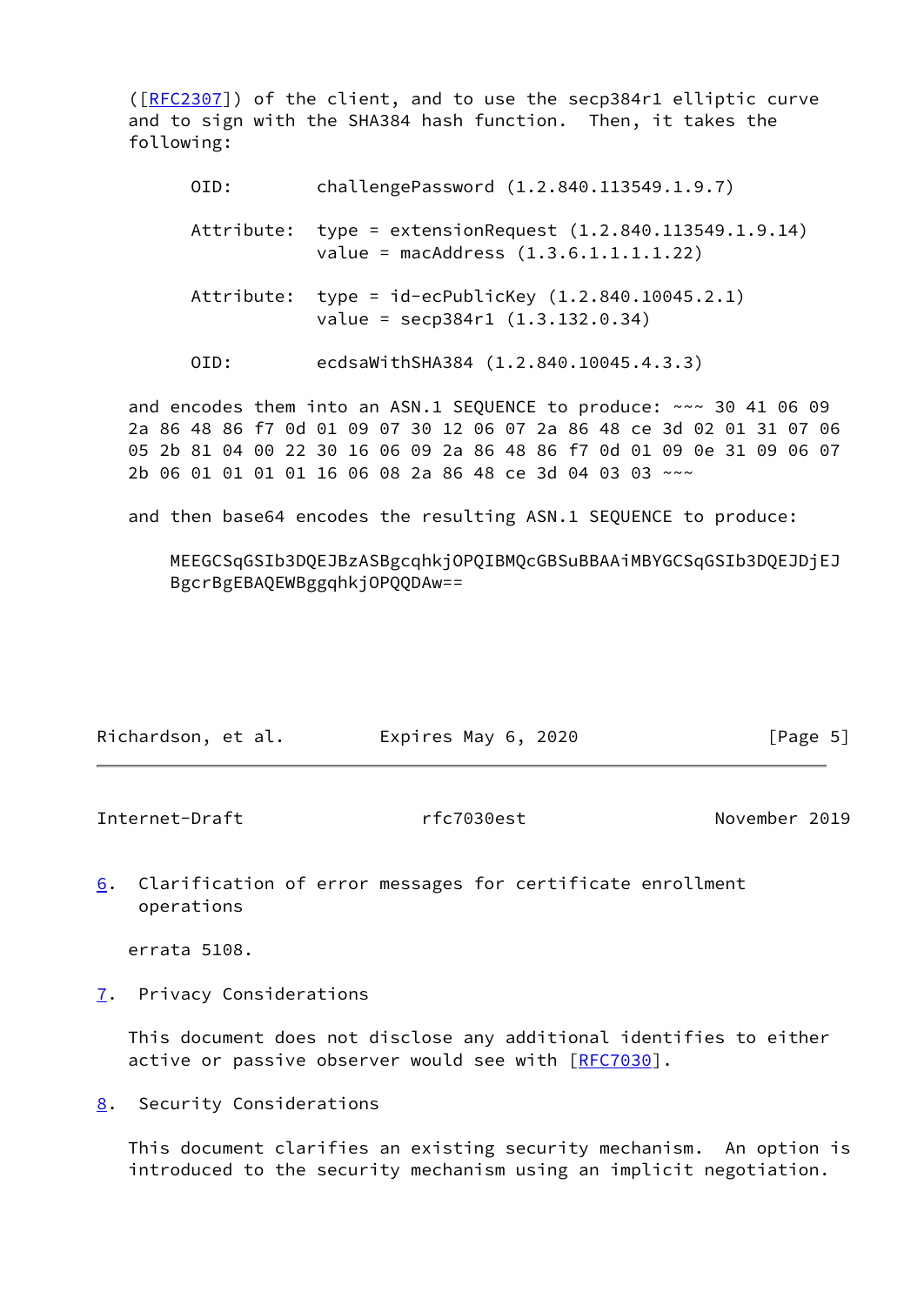### <span id="page-6-0"></span>[9](#page-6-0). IANA Considerations

 The ASN.1 module in [Appendix A](#page-8-0) of this doucment makes use of object identifiers (OIDs). This document requests that IANA register an OID in the SMI Security for PKIX Arc in the Module identifiers subarc (1.3.6.1.5.5.7.0) for the ASN.1 module. The OID for the Asymmetric Decryption Key Identifier (1.2.840.113549.1.9.16.2.54) was previously defined in [[RFC7030\]](https://datatracker.ietf.org/doc/pdf/rfc7030). IANA is requested to update the "Reference" column for the Asymmetric Decryption Key Identifier attribute to also include a reference to this doducment.

<span id="page-6-1"></span>[10.](#page-6-1) Acknowledgements

This work was supported by the Huawei Technologies.

 The ASN.1 Module was assembled by Russ Housley and formatted by Sean Turner.

- <span id="page-6-2"></span>[11.](#page-6-2) References
- <span id="page-6-3"></span>[11.1](#page-6-3). Normative References
	- [I-D.ietf-anima-bootstrapping-keyinfra] Pritikin, M., Richardson, M., Eckert, T., Behringer, M., and K. Watsen, "Bootstrapping Remote Secure Key Infrastructures (BRSKI)", [draft-ietf-anima-bootstrapping](https://datatracker.ietf.org/doc/pdf/draft-ietf-anima-bootstrapping-keyinfra-29) [keyinfra-29](https://datatracker.ietf.org/doc/pdf/draft-ietf-anima-bootstrapping-keyinfra-29) (work in progress), October 2019.
	- [RFC2045] Freed, N. and N. Borenstein, "Multipurpose Internet Mail Extensions (MIME) Part One: Format of Internet Message Bodies", [RFC 2045,](https://datatracker.ietf.org/doc/pdf/rfc2045) DOI 10.17487/RFC2045, November 1996, <[https://www.rfc-editor.org/info/rfc2045>](https://www.rfc-editor.org/info/rfc2045).

| Richardson, et al. |  | Expires May 6, 2020 | [Page 6] |
|--------------------|--|---------------------|----------|
|--------------------|--|---------------------|----------|

<span id="page-6-4"></span>Internet-Draft rfc7030est November 2019

- [RFC2119] Bradner, S., "Key words for use in RFCs to Indicate Requirement Levels", [BCP 14](https://datatracker.ietf.org/doc/pdf/bcp14), [RFC 2119](https://datatracker.ietf.org/doc/pdf/rfc2119), DOI 10.17487/RFC2119, March 1997, <[https://www.rfc-editor.org/info/rfc2119>](https://www.rfc-editor.org/info/rfc2119).
- [RFC2986] Nystrom, M. and B. Kaliski, "PKCS #10: Certification Request Syntax Specification Version 1.7", [RFC 2986](https://datatracker.ietf.org/doc/pdf/rfc2986), DOI 10.17487/RFC2986, November 2000,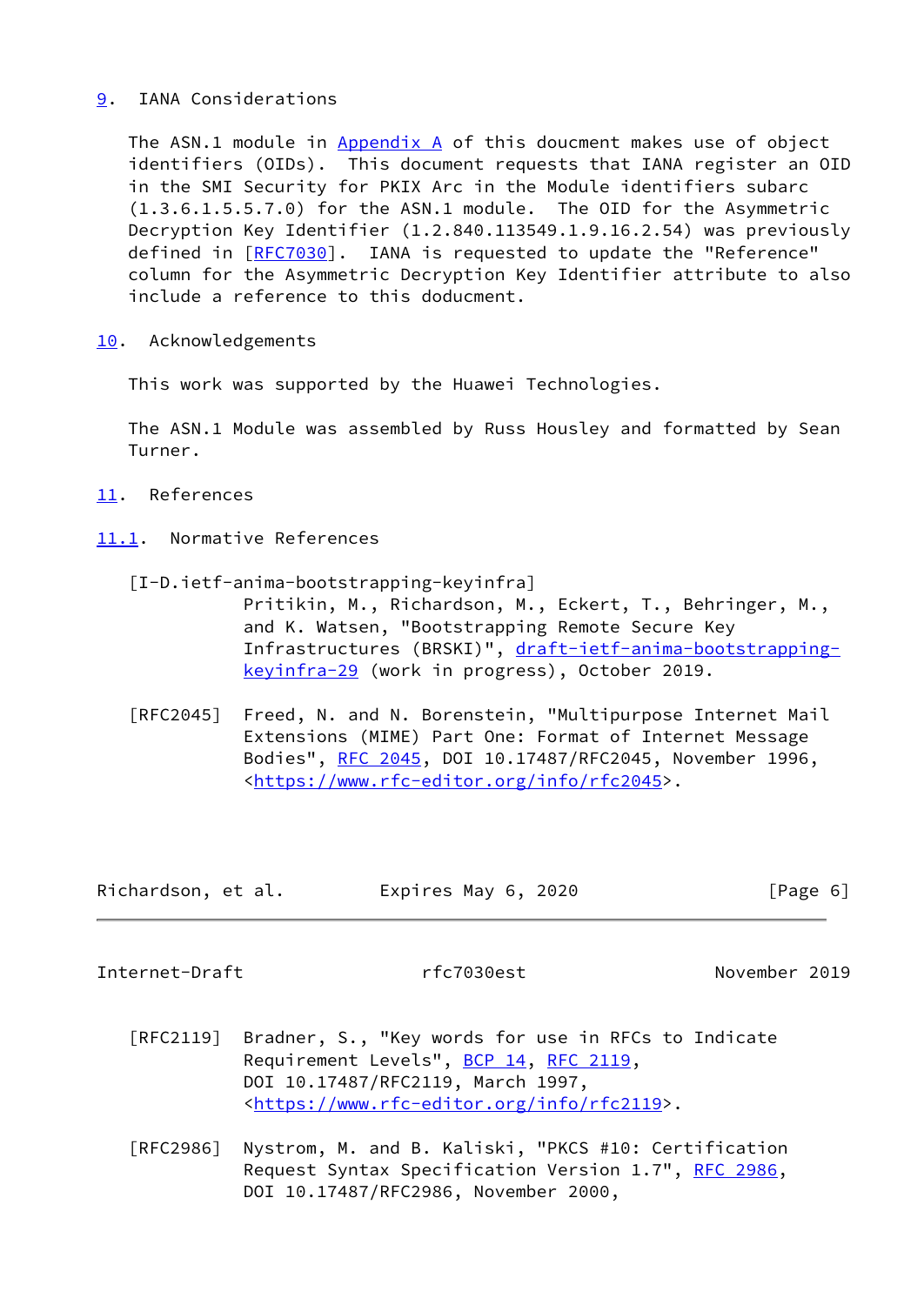<[https://www.rfc-editor.org/info/rfc2986>](https://www.rfc-editor.org/info/rfc2986).

- [RFC4648] Josefsson, S., "The Base16, Base32, and Base64 Data Encodings", [RFC 4648,](https://datatracker.ietf.org/doc/pdf/rfc4648) DOI 10.17487/RFC4648, October 2006, <[https://www.rfc-editor.org/info/rfc4648>](https://www.rfc-editor.org/info/rfc4648).
- [RFC7030] Pritikin, M., Ed., Yee, P., Ed., and D. Harkins, Ed., "Enrollment over Secure Transport", [RFC 7030,](https://datatracker.ietf.org/doc/pdf/rfc7030) DOI 10.17487/RFC7030, October 2013, <[https://www.rfc-editor.org/info/rfc7030>](https://www.rfc-editor.org/info/rfc7030).
- <span id="page-7-6"></span> [X680] ITU-T, "Information technology - Abstract Syntax Notation One.", ISO/IEC 8824-1:2002, 2002.
- [X681] ITU-T, "Information technology Abstract Syntax Notation One: Information Object Specification.", ISO/ IEC 8824-2:2002, 2002.
- [X682] ITU-T, "Information technology Abstract Syntax Notation One: Constraint Specification.", ISO/IEC 8824-2:2002, 2002.
- <span id="page-7-7"></span> [X683] ITU-T, "Information technology - Abstract Syntax Notation One: Parameterization of ASN.1 Specifications.", ISO/ IEC 8824-2:2002, 2002.
- <span id="page-7-5"></span> [X690] ITU-T, "Information technology - ASN.1 encoding Rules: Specification of Basic Encoding Rules (BER), Canonical Encoding Rules (CER) and Distinguished Encoding Rules (DER).", ISO/IEC 8825-1:2002, 2002.
- <span id="page-7-0"></span>[11.2](#page-7-0). Informative References

#### <span id="page-7-2"></span>[errata4384]

 "EST errata 4384: ASN.1 encoding error", n.d., <[https://www.rfc-editor.org/errata/eid4384>](https://www.rfc-editor.org/errata/eid4384).

#### <span id="page-7-3"></span>[errata5107]

 "EST errata 5107: use Content-Transfer-Encoding", n.d., <[https://www.rfc-editor.org/errata/eid5107>](https://www.rfc-editor.org/errata/eid5107).

| Richardson, et al. | Expires May 6, 2020 | [Page 7] |
|--------------------|---------------------|----------|
|--------------------|---------------------|----------|

<span id="page-7-1"></span>Internet-Draft rfc7030est November 2019

<span id="page-7-4"></span>[errata5108]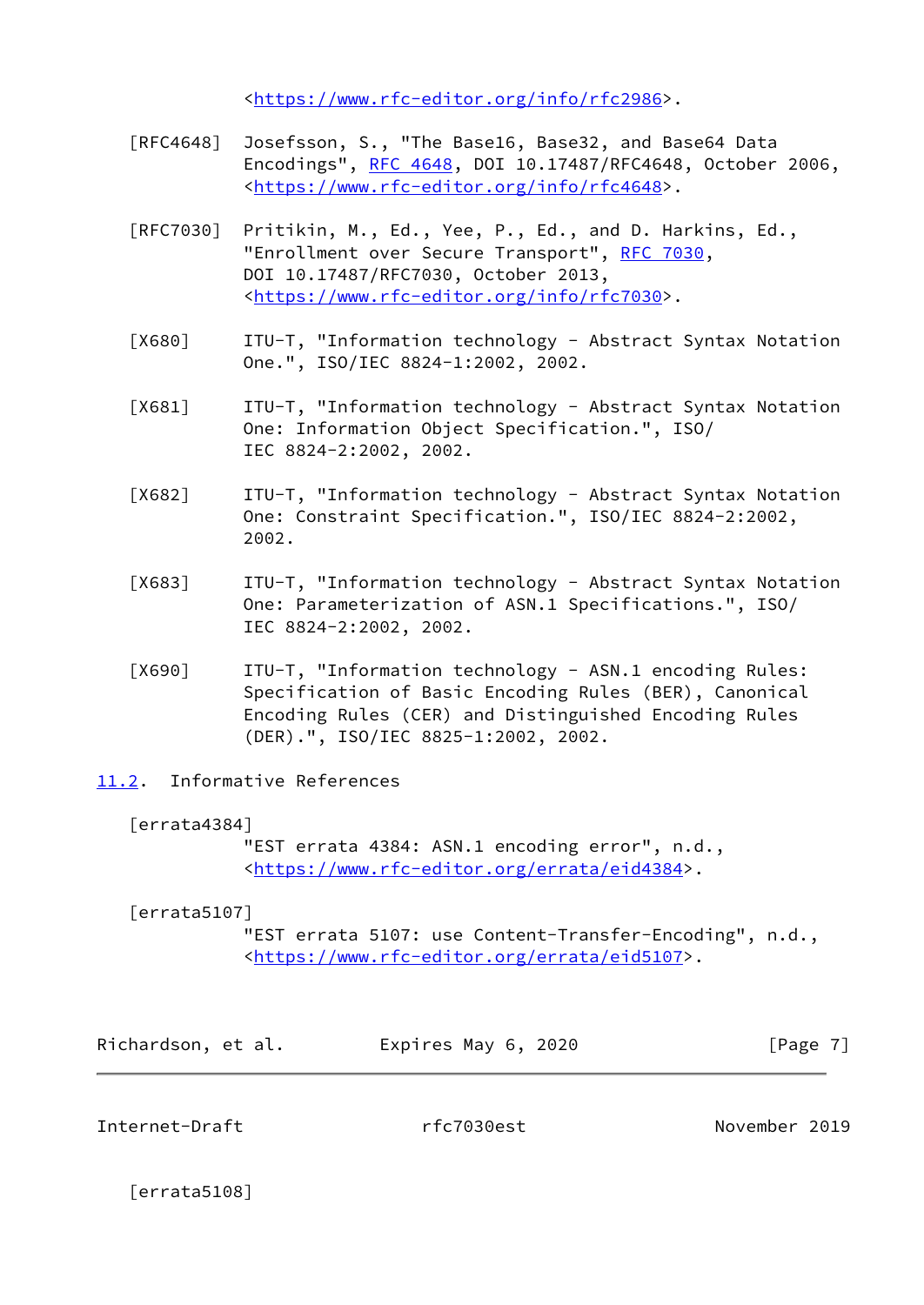"EST errata 5108: use of Content-Type for error message", n.d., [<https://www.rfc-editor.org/errata/eid5108>](https://www.rfc-editor.org/errata/eid5108).

- [RFC2307] Howard, L., "An Approach for Using LDAP as a Network Information Service", [RFC 2307](https://datatracker.ietf.org/doc/pdf/rfc2307), DOI 10.17487/RFC2307, March 1998, [<https://www.rfc-editor.org/info/rfc2307](https://www.rfc-editor.org/info/rfc2307)>.
- [RFC2616] Fielding, R., Gettys, J., Mogul, J., Frystyk, H., Masinter, L., Leach, P., and T. Berners-Lee, "Hypertext Transfer Protocol -- HTTP/1.1", [RFC 2616,](https://datatracker.ietf.org/doc/pdf/rfc2616) DOI 10.17487/RFC2616, June 1999, <[https://www.rfc-editor.org/info/rfc2616>](https://www.rfc-editor.org/info/rfc2616).
- [RFC2985] Nystrom, M. and B. Kaliski, "PKCS #9: Selected Object Classes and Attribute Types Version 2.0", [RFC 2985](https://datatracker.ietf.org/doc/pdf/rfc2985), DOI 10.17487/RFC2985, November 2000, <[https://www.rfc-editor.org/info/rfc2985>](https://www.rfc-editor.org/info/rfc2985).
- [RFC7230] Fielding, R., Ed. and J. Reschke, Ed., "Hypertext Transfer Protocol (HTTP/1.1): Message Syntax and Routing", [RFC 7230,](https://datatracker.ietf.org/doc/pdf/rfc7230) DOI 10.17487/RFC7230, June 2014, <[https://www.rfc-editor.org/info/rfc7230>](https://www.rfc-editor.org/info/rfc7230).
- [RFC7231] Fielding, R., Ed. and J. Reschke, Ed., "Hypertext Transfer Protocol (HTTP/1.1): Semantics and Content", [RFC 7231](https://datatracker.ietf.org/doc/pdf/rfc7231), DOI 10.17487/RFC7231, June 2014, <[https://www.rfc-editor.org/info/rfc7231>](https://www.rfc-editor.org/info/rfc7231).

<span id="page-8-0"></span>[Appendix A.](#page-8-0) ASN.1 Module

 This annex provides the normative ASN.1 definitions for the structures described in this specification using ASN.1 as defined in  $[X680]$  $[X680]$  through  $[X683]$  $[X683]$ .

There is no ASN.1 Module in [RFC 7030.](https://datatracker.ietf.org/doc/pdf/rfc7030) This module has been created by combining the lines that are contained in the document body.

PKIXEST-2019

 { iso(1) identified-organization(3) dod(6) internet(1) security(5) mechanisms(5) pkix(7) id-mod(0) id-mod-est-2019(TBD) }

 DEFINITIONS IMPLICIT TAGS ::= BEGIN

-- EXPORTS ALL --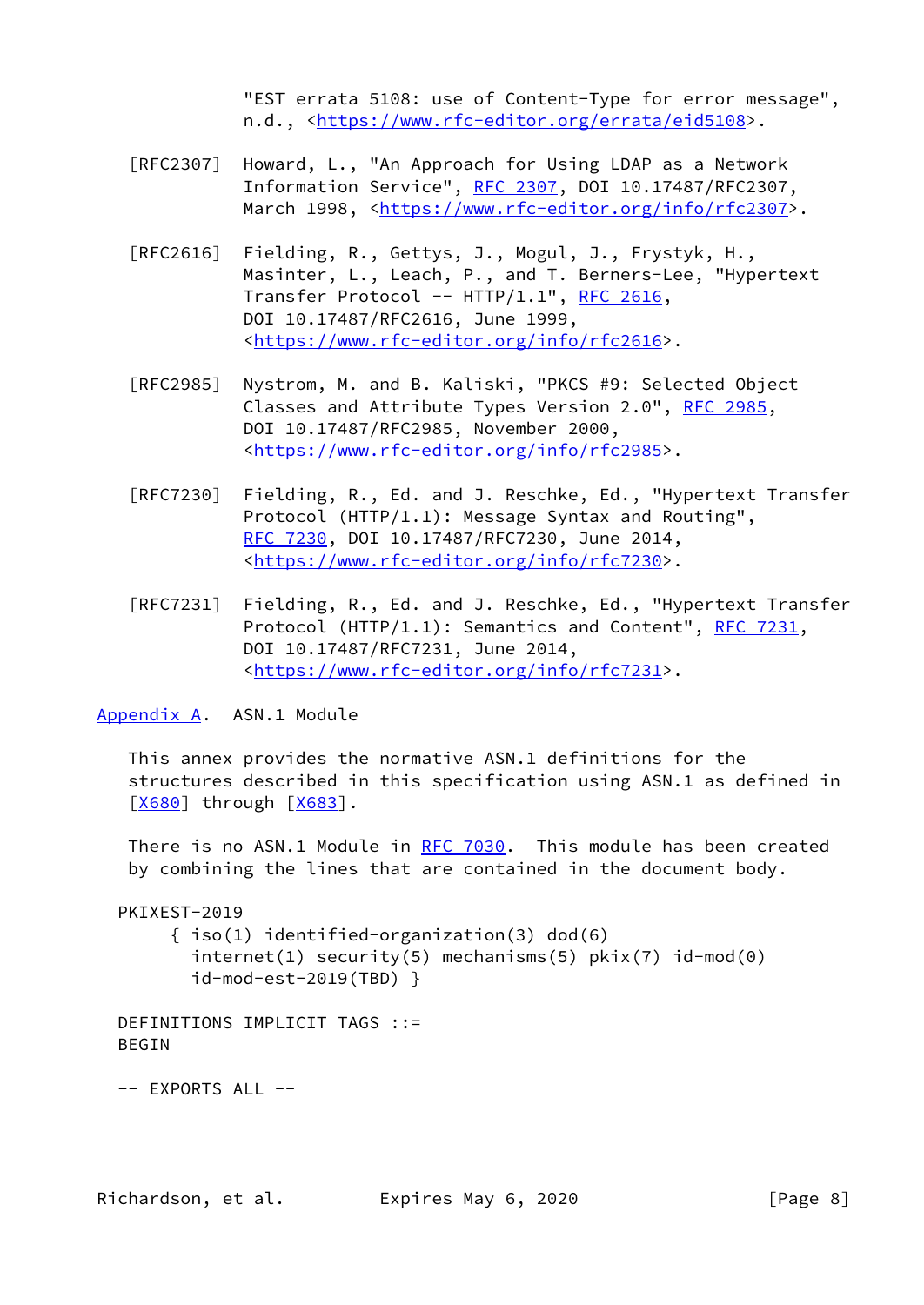```
Internet-Draft rfc7030est November 2019
  IMPORTS
  Attribute
 [RFC6268]
       \{ iso(1) member-body(2) us(840) rsadsi(113549)
          pkcs(1) pkcs-9(9) smime(16) modules(0)
           id-mod-cms-2009(58) }
  ATTRIBUTE
  FROM PKIX-CommonTypes-2009
     \{ iso(1) identified-organization(3) dod(6) internet(1) security(5)
       mechanisms(5) pkix(7) id-mod(0) id-mod-pkixCommon-02(57) } ;
  -- CSR Attributes
  CsrAttrs ::= SEQUENCE SIZE (0..MAX) OF AttrOrOID
  AttrOrOID ::= CHOICE {
     oid OBJECT IDENTIFIER,
     attribute Attribute {{AttrSet}} }
  AttrSet ATTRIBUTE ::= { AttributesDefinedInRFC7030, ... }
  -- Asymmetric Decrypt Key Identifier Attribute
  AttributesDefinedInRFC7030 ATTRIBUTE ::= { aa-asymmDecryptKeyID, ... }
  aa-asymmDecryptKeyID ATTRIBUTE ::=
      { TYPE AsymmetricDecryptKeyIdentifier
        IDENTIFIED BY id-aa-asymmDecryptKeyID }
  id-aa-asymmDecryptKeyID OBJECT IDENTIFIER ::= { iso(1) member-body(2)
      us(840) rsadsi(113549) pkcs(1) pkcs9(9) smime(16) aa(2) 54 }
  AsymmetricDecryptKeyIdentifier ::= OCTET STRING
  END
Authors' Addresses
   Michael Richardson
    Sandelman Software Works
   Email: mcr+ietf@sandelman.ca
```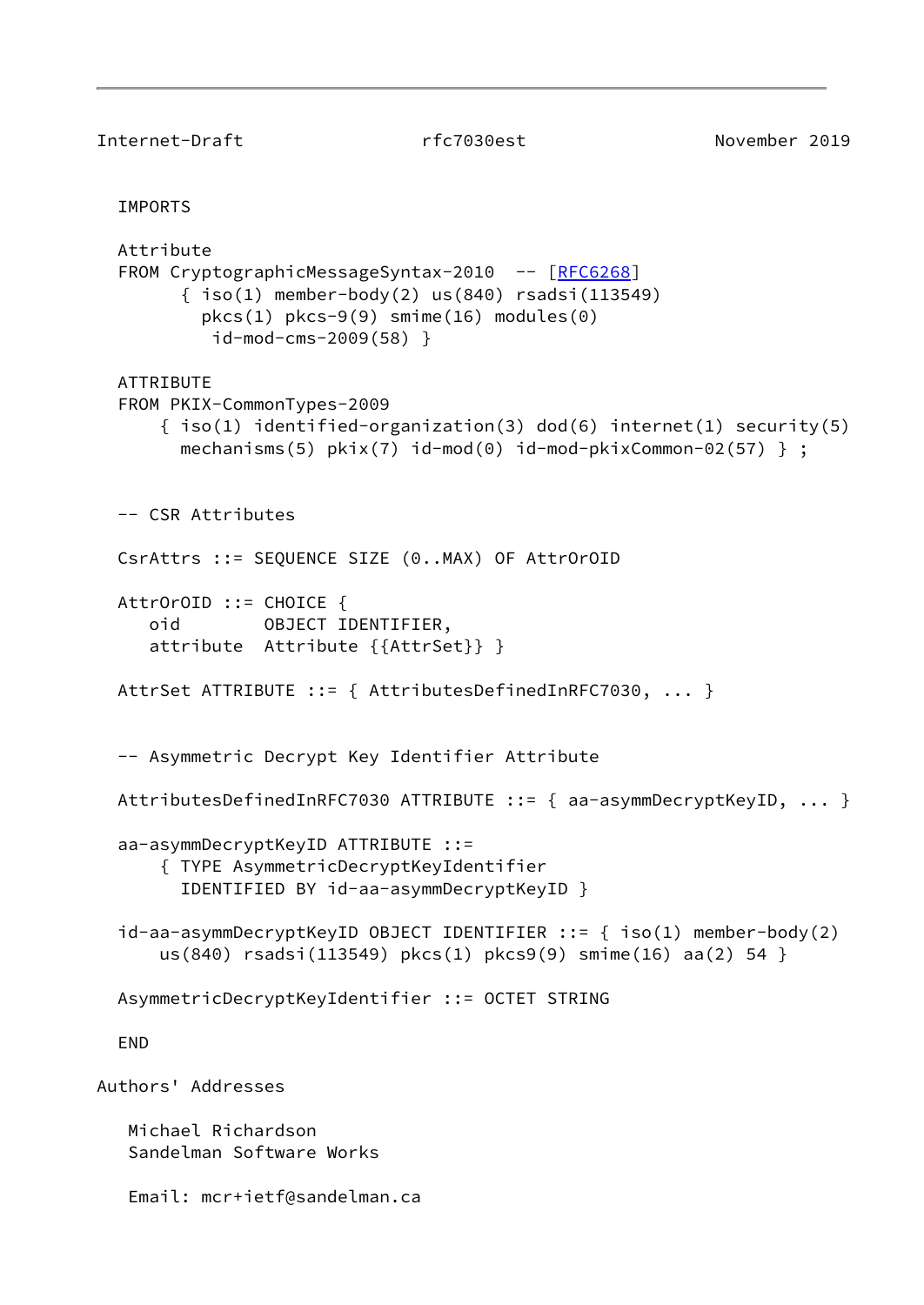Internet-Draft rfc7030est November 2019

 Thomas Werner Siemens

Email: thomas-werner@siemens.com

 Wei Pan Huawei Technologies

Email: william.panwei@huawei.com